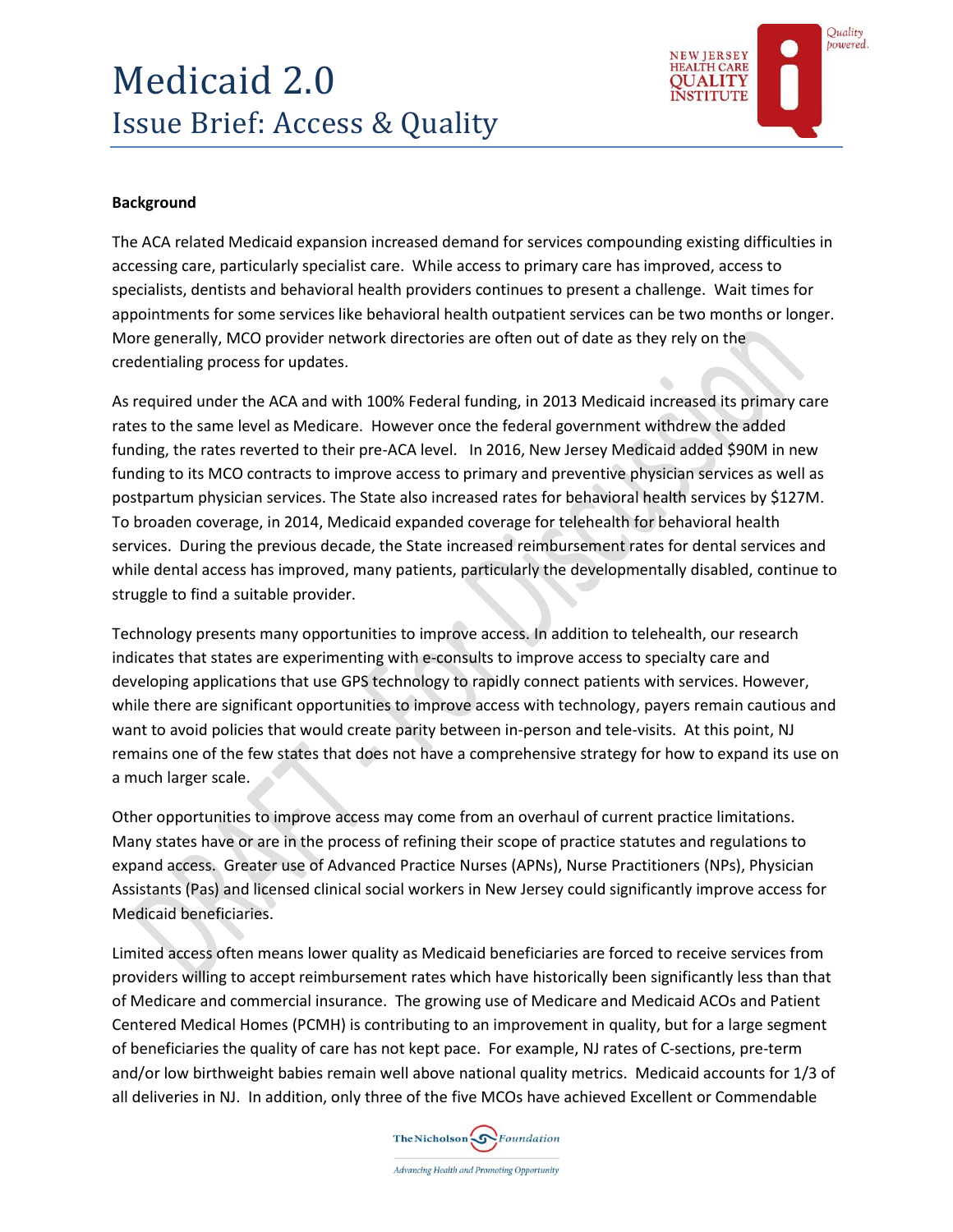ratings from the National Committee for Quality Assurance (NCQA). And while hardly a perfect measure, recent Medicare hospital compare rankings indicated that safety net hospitals as a group are below average.

There are practice improvement demonstrations in progress that are showing positive improvements in quality scores but they remain limited as demonstration programs. For example, the Strong Start model for prenatal care has shown 7% reduction in pre term birth rate here in the NJ demonstration. A South Carolina Strong Start pilot reported that participation in the program reduced premature birth risk by 36%, low birth weight by 44% and 28% lower risk of being admitted to a NICU. Additionally, State Medicaid Directors were recently provided with options to facilitate reimbursement for Long-Acting Reversible Contraception (LARC) which can reduce unintended pregnancies and help prevent poor birth spacing, thereby reducing the risk of low-weight and/or premature birth. The expanded use of LARC in Colorado resulted in significant drops in the birth rate among teens and young adult women. The abortion rate among women between 15 and 19 years old dropped by more than a third; high-risk pregnancies by a fourth and there was a 35% drop in abortions between 2009 and 2013.

Lastly, some states are experimenting with ways to encourage Medicaid beneficiaries to select higher quality providers. While patient rewards programs and health savings accounts are the most common approaches, one state -- Massachusetts -- has proposed to offer a limited benefit package for patients that do not participate in one of their ACO models.

# **Problem Statement**

- $\triangleright$  Lack of access causes patients to defer care which ultimately drives patients to higher cost venues like emergency rooms
- $\triangleright$  MCO network directories do not reflect the current provider participation
- $\triangleright$  Opportunities with telehealth and other technologies have not been expanded
- $\triangleright$  The State has not embraced expanded scope of practice opportunities
- $\triangleright$  Quality improvements have been slow to roll out across the state and practice improvements have not been replicated statewide
- $\triangleright$  Dental services, particularly for the developmentally disabled, remain one of the most difficult services for patients to access

# **Goal(s)**

- $\triangleright$  Expand access to specialty services through the use of new innovations and technology
- $\triangleright$  Improve network directory accuracy
- $\triangleright$  Identify and recommend proven quality models to expand immediately
- $\triangleright$  Identify and recommend strategies to encourage Medicaid beneficiaries to select the highest quality providers
- $\triangleright$  Develop a strategy to increase the number of dentists participating in Medicaid and a comprehensive statewide strategy for the dental services for the developmentally disabled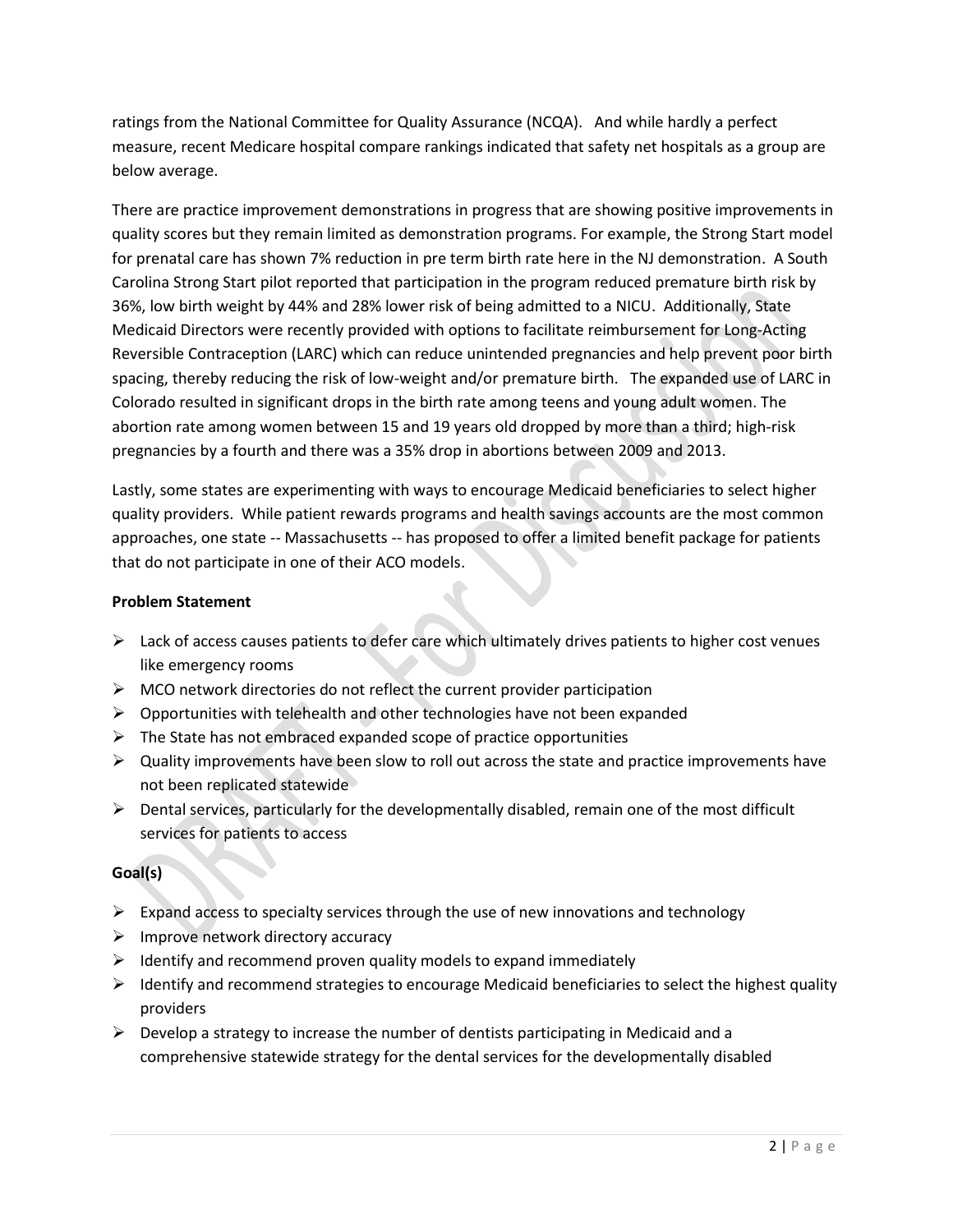# **Strategy Options (informed by other states)**

#### *Access*

- $\triangleright$  Expand scope of practice to allow Advanced Practice Nurses, Nurse Practitioners, Physician Assistants and Licensed Clinical Social workers to perform services currently limited to Physicians and Psychologists
- $\triangleright$  Modify the credentialing process to include a field that identifies where the practitioner actually sees patients
- $\triangleright$  Use DSRIP funding to pay for specialists, palliative care and housing
- $\triangleright$  Expand the use of telehealth to include services directly to homes (and nursing homes) and allow additional provider types to offer telehealth like Emergency Departments
- $\triangleright$  Reimburse specialty providers for E-consults with PCPs
- $\triangleright$  Increase access to Long Acting Reversible Contraceptives (LARCs) by restructuring reimbursement
- $\triangleright$  Expand Medical Marijuana Diagnoses expanding the range of diagnoses to include pain management may reduce Medicaid pharmacy costs

# *Quality*

- $\triangleright$  Require Hospitals to adopt Strong Start prenatal program
- $\triangleright$  Expand Smoking Cessation programs for Pregnant women
- $\triangleright$  Require and reimbursement home visits after delivery
- $\triangleright$  Increase use of rewards or restrict optional benefits for beneficiaries that remain in unmanaged settings
- $\triangleright$  Adopt non-invasive respiratory management models of care see Appendix 1
- $\triangleright$  Increase direct state/dental provider engagement
- $\triangleright$  In conjunction with the medical schools develop a statewide network of dental providers for the developmentally disabled
- $\triangleright$  Require Medicaid to cover Doulas
- $\triangleright$  Pay hospitals more for vaginal births than for C-sections

#### **Research Links**

American Congress of Obstetricians and Gynecologists: Long-acting Reversible Contraception Program. <http://www.acog.org/About-ACOG/ACOG-Departments/Long-Acting-Reversible-Contraception>

\*American Journal of Physical Medicine & Rehabilitation. Cost and Physician Effort Analysis of Invasive vs. Noninvasive Respiratory Management of Duchenne Muscular Dystrophy. 2015. [http://www.njhcqi.org/wp-content/uploads/2016/09/2015-236-AJPMR-Cost-and-Physician-](http://www.njhcqi.org/wp-content/uploads/2016/09/2015-236-AJPMR-Cost-and-Physician-Effort_Bach.pdf)[Effort\\_Bach.pdf](http://www.njhcqi.org/wp-content/uploads/2016/09/2015-236-AJPMR-Cost-and-Physician-Effort_Bach.pdf)

Advocates for Youth: Providing LARCs to Young Women. October 2012. [http://www.advocatesforyouth.org/publications/publications-a-z/2083-providing-larcs-to-young](http://www.advocatesforyouth.org/publications/publications-a-z/2083-providing-larcs-to-young-women)[women](http://www.advocatesforyouth.org/publications/publications-a-z/2083-providing-larcs-to-young-women)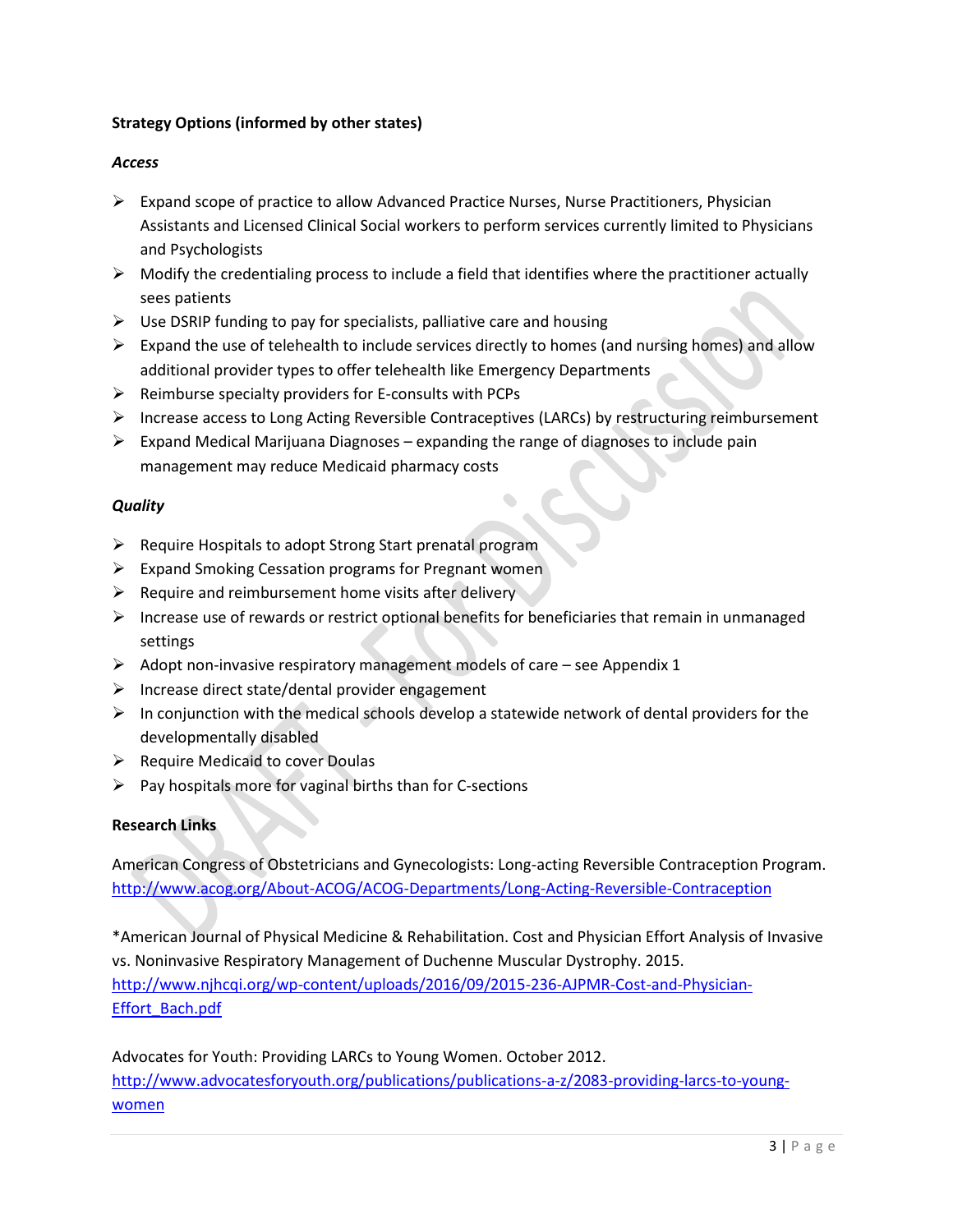Center for Health Care Strategies, Inc. Engaging Stakeholders to Increase Dental Coverage and Access for Medicaid-Enrolled Adults. October 2015.

[http://www.chcs.org/resource/engaging-stakeholders-to-increase-dental-coverage-and-access-for](http://www.chcs.org/resource/engaging-stakeholders-to-increase-dental-coverage-and-access-for-medicaid-enrolled-adults/)[medicaid-enrolled-adults/](http://www.chcs.org/resource/engaging-stakeholders-to-increase-dental-coverage-and-access-for-medicaid-enrolled-adults/)

Center for Health Care Strategies, Inc. Housing Options for High-Need Dually Eligible Individuals: Health Plan of San Mateo Pilot. March 2016.

<http://www.chcs.org/media/HPSM-CCS-Pilot-Profile-032916.pdf>

Center for Health Care Strategies, Inc. Medicaid Oral Health Access and Integration: Resource Round-Up. August 2016.

<http://www.chcs.org/news/medicaid-oral-health-access-integration-resource-round/>

CMS Bulletin: Coverage of Housing-Related Activities and Services for Individuals with Disabilities. June 26, 2015.

<https://www.medicaid.gov/federal-policy-guidance/downloads/CIB-06-26-2015.pdf>

CMS Bulletin. State Medicaid Payment Approaches to Improve Access to Long-Acting Reversible Contraception. April 8, 2016.

<https://www.medicaid.gov/federal-policy-guidance/downloads/CIB040816.pdf>

CMS: CAHPS

<https://www.cms.gov/Research-Statistics-Data-and-Systems/Research/CAHPS/>

Connecticut HUSKY Health: Improving Outcomes, Enabling Independence and Integration, Controlling Costs. February 22, 2016.

[http://www.njhcqi.org/wp-content/uploads/2016/09/MAPOC-informational-hearing.Cost\\_.Savings.2-](http://www.njhcqi.org/wp-content/uploads/2016/09/MAPOC-informational-hearing.Cost_.Savings.2-22-16-FINAL.pdf) [22-16-FINAL.pdf](http://www.njhcqi.org/wp-content/uploads/2016/09/MAPOC-informational-hearing.Cost_.Savings.2-22-16-FINAL.pdf)

Connecticut: Structural Construct and Functional Arrangement of the Dental ASO. July 2016. [http://www.njhcqi.org/wp-content/uploads/2016/09/CT-Structural-Construct-and-Functional-](http://www.njhcqi.org/wp-content/uploads/2016/09/CT-Structural-Construct-and-Functional-Arrangement-of-the-Dental-ASO-7-2016.pdf)[Arrangement-of-the-Dental-ASO-7-2016.pdf](http://www.njhcqi.org/wp-content/uploads/2016/09/CT-Structural-Construct-and-Functional-Arrangement-of-the-Dental-ASO-7-2016.pdf)

ETR: Catching Up with LARCs: Strategies to Reduce Unintended Pregnancies through Long-acting Reversible Contraception. June 6, 2014.

[http://www.hhs.gov/ash/oah/oah-](http://www.hhs.gov/ash/oah/oah-initiatives/teen_pregnancy/training/Assests/2014%20Conference/catching_up_with_larcs.pdf)

[initiatives/teen\\_pregnancy/training/Assests/2014%20Conference/catching\\_up\\_with\\_larcs.pdf](http://www.hhs.gov/ash/oah/oah-initiatives/teen_pregnancy/training/Assests/2014%20Conference/catching_up_with_larcs.pdf)

For Inside New Jersey: Physician Assistant Programs Across NJ. September 16, 2016 [http://www.nj.com/inside](http://www.nj.com/inside-jersey/index.ssf/2016/09/physician_assistant_programs_growing_across_nj.html#incart_river_index)[jersey/index.ssf/2016/09/physician\\_assistant\\_programs\\_growing\\_across\\_nj.html#incart\\_river\\_index](http://www.nj.com/inside-jersey/index.ssf/2016/09/physician_assistant_programs_growing_across_nj.html#incart_river_index)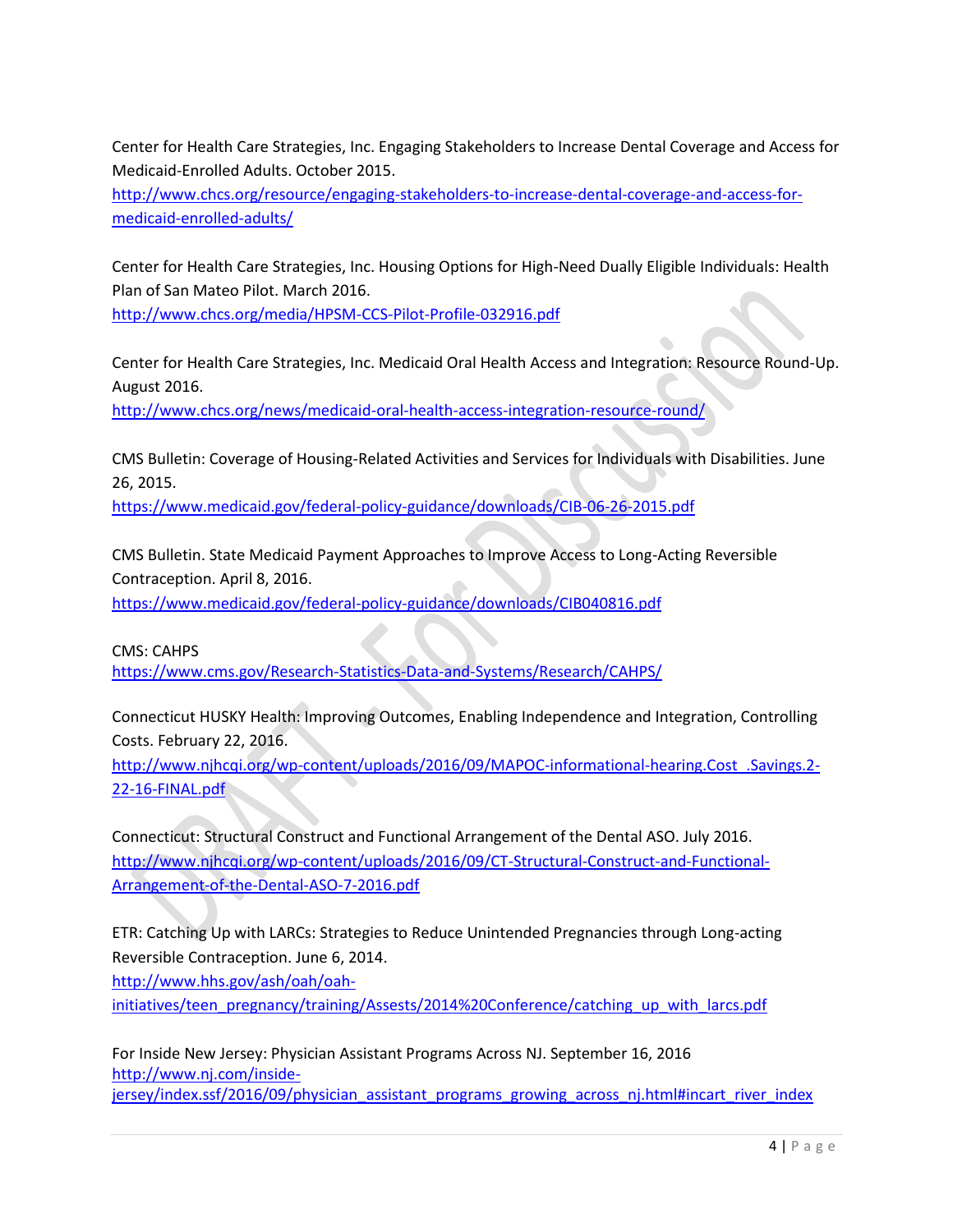\*Health Research and Educational Trust: Impact of Financial Incentives for Prenatal Care on Birth Outcomes and Spending.

[http://www.njhcqi.org/wp-content/uploads/2016/04/Impact-of-Financial-Incentives-for-Prenatal-Care](http://www.njhcqi.org/wp-content/uploads/2016/04/Impact-of-Financial-Incentives-for-Prenatal-Care-on-Birth-Outcomes.pdf)[on-Birth-Outcomes.pdf](http://www.njhcqi.org/wp-content/uploads/2016/04/Impact-of-Financial-Incentives-for-Prenatal-Care-on-Birth-Outcomes.pdf)

Kaiser Health News: Intrauterine Devices and Other Long-acting Contraceptives Gaining Popularity. January 9, 2015.

<http://khn.org/news/intrauterine-devices-and-other-long-acting-contraceptives-gaining-popularity/>

Lemonaid

[https://lemonaidhealth.com/faq#how\\_can\\_we\\_help](https://lemonaidhealth.com/faq#how_can_we_help)

\*MassHealth Delivery System Restructuring: Additional Details <http://www.njhcqi.org/wp-content/uploads/2016/04/MassHealth-Delivery-System-Restructurig.pdf>

National Bureau of Economic Research: Healthcare Exceptionalism? Performance and Allocation in the US Healthcare Sector. October 2015. <http://www.nber.org/papers/w21603.pdf>

\*National Quality Forum: Addressing Performance Measure Gaps in Home and Community-Based Services to Support Community Living. June 15, 2016. [http://www.njhcqi.org/wp](http://www.njhcqi.org/wp-content/uploads/2016/09/hcbs_third_draft_interim_report_NQFscopeofpractice.pdf)[content/uploads/2016/09/hcbs\\_third\\_draft\\_interim\\_report\\_NQFscopeofpractice.pdf](http://www.njhcqi.org/wp-content/uploads/2016/09/hcbs_third_draft_interim_report_NQFscopeofpractice.pdf)

New Jersey DMAHS: NJ FamilyCare 1115 Comprehensive Waiver Demonstration Application for Renewal. June 10, 2016.

[http://www.nj.gov/humanservices/dmahs/home/NJ\\_Comprehensive\\_Waiver\\_Renewal\\_for\\_public\\_com](http://www.nj.gov/humanservices/dmahs/home/NJ_Comprehensive_Waiver_Renewal_for_public_comment.pdf) [ment.pdf](http://www.nj.gov/humanservices/dmahs/home/NJ_Comprehensive_Waiver_Renewal_for_public_comment.pdf)

New Jersey DMAHS: NJ FamilyCare Report 2015. August 2016. [http://www.state.nj.us/humanservices/dmahs/news/NJ\\_FamilyCare\\_2015\\_Annual\\_Report.pdf](http://www.state.nj.us/humanservices/dmahs/news/NJ_FamilyCare_2015_Annual_Report.pdf)

\*New Jersey Health Care Quality Institute: Medicaid Managed Care Online Network Directories Workgroup Recommendations. [http://www.njhcqi.org/wp](http://www.njhcqi.org/wp-content/uploads/2016/09/hcbs_third_draft_interim_report_NQFscopeofpractice.pdf)[content/uploads/2016/09/hcbs\\_third\\_draft\\_interim\\_report\\_NQFscopeofpractice.pdf](http://www.njhcqi.org/wp-content/uploads/2016/09/hcbs_third_draft_interim_report_NQFscopeofpractice.pdf)

\*New Jersey Health Care Quality Institute: Health Centers in Trenton and Newark: Building New Jersey's Primary Care Safety Net: Feasibility Study of Newark. February 27, 2016. <http://www.njhcqi.org/wp-content/uploads/2016/09/APN-Feasibility-Study-Newark-Feb-27-2015.pdf>

\*New Jersey Health Care Quality Institute: Health Centers in Trenton and Newark: Building New Jersey's Primary Care Safety Net: Feasibility Study of Trenton. July 10, 2016. <http://www.njhcqi.org/wp-content/uploads/2016/09/APN-Feasibility-Study-Newark-Feb-27-2015.pdf>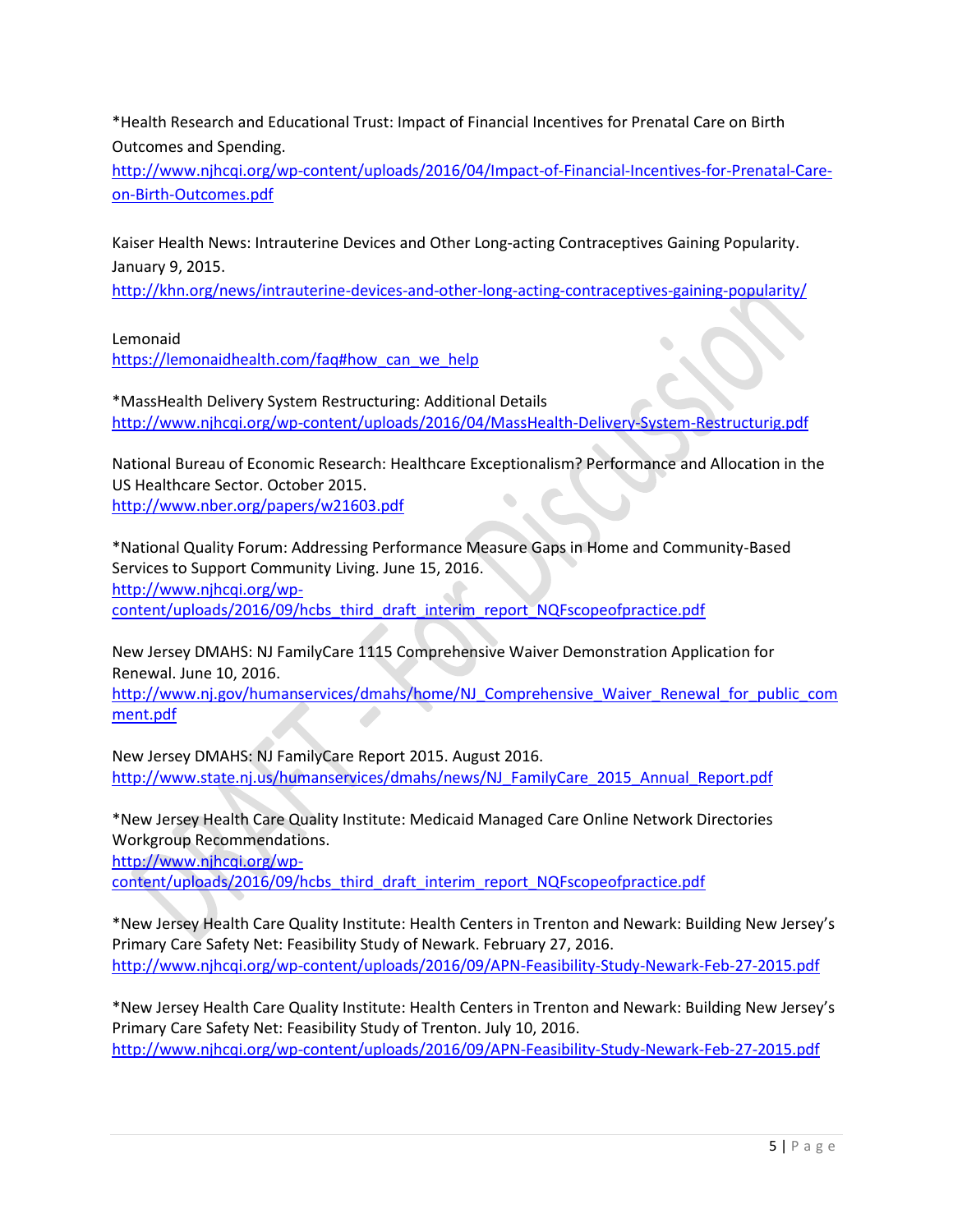\*New Jersey Health Care Quality Institute: Health Centers in Trenton and Newark: Building New Jersey's Primary Care Safety Net: A Toolkit for New Jersey Communities. April 11, 2016. <http://www.njhcqi.org/wp-content/uploads/2016/09/APN-TOOLKIT-FINAL-MERGED.pdf>

NPR: After Medical Marijuana Legalize, Medicare Prescriptions Drop for Many Drugs. July 6, 2016. [http://www.npr.org/sections/health-shots/2016/07/06/484977159/after-medical-marijuana-legalized](http://www.npr.org/sections/health-shots/2016/07/06/484977159/after-medical-marijuana-legalized-medicare-prescriptions-drop-for-many-drugs)[medicare-prescriptions-drop-for-many-drugs](http://www.npr.org/sections/health-shots/2016/07/06/484977159/after-medical-marijuana-legalized-medicare-prescriptions-drop-for-many-drugs)

NY Times: Colorado's Effort Against Teenage Pregnancies Is a Startling Success. July 5, 2015. [http://www.nytimes.com/2015/07/06/science/colorados-push-against-teenage-pregnancies-is-a](http://www.nytimes.com/2015/07/06/science/colorados-push-against-teenage-pregnancies-is-a-startling-success.html?hpw&rref=health&action=click&pgtype=Homepage&module=well-region®ion=bottom-well&WT.nav=bottom-well)[startling-success.html?hpw&rref=health&action=click&pgtype=Homepage&module=well](http://www.nytimes.com/2015/07/06/science/colorados-push-against-teenage-pregnancies-is-a-startling-success.html?hpw&rref=health&action=click&pgtype=Homepage&module=well-region®ion=bottom-well&WT.nav=bottom-well)[region&region=bottom-well&WT.nav=bottom-well](http://www.nytimes.com/2015/07/06/science/colorados-push-against-teenage-pregnancies-is-a-startling-success.html?hpw&rref=health&action=click&pgtype=Homepage&module=well-region®ion=bottom-well&WT.nav=bottom-well)

NY Times: The Life-Changing Magic of Choosing the Right Hospital. August 22, 2016. [http://www.nytimes.com/2016/08/23/upshot/the-life-changing-magic-of-choosing-the-right](http://www.nytimes.com/2016/08/23/upshot/the-life-changing-magic-of-choosing-the-right-hospital.html?_r=2)hospital.html? r=2

Ohio: Quality Strategy and Measures <http://medicaid.ohio.gov/MEDICAID101/QualityStrategyandMeasures.aspx>

Planned Parenthood: New Study on Birth Controls Use Shows that, When Fully Implemented, the ACA Could Dramatically Reduce Unintended Pregnancy in the U.S. April 5, 2016. [https://www.plannedparenthood.org/about-us/newsroom/press-releases/new-study-birth-control-use](https://www.plannedparenthood.org/about-us/newsroom/press-releases/new-study-birth-control-use-shows-when-fully-implemented-affordable-care-act-could-dramatically)[shows-when-fully-implemented-affordable-care-act-could-dramatically](https://www.plannedparenthood.org/about-us/newsroom/press-releases/new-study-birth-control-use-shows-when-fully-implemented-affordable-care-act-could-dramatically)

Politico: Scope of Practice: How can we expand access to care? June 20, 2016. [http://www.politico.com/story/2016/06/scope-of-practice-health-care-](http://www.politico.com/story/2016/06/scope-of-practice-health-care-224571?utm_campaign=KHN%3A+Daily+Health+Policy+Report&utm_source=hs_email&utm_medium=email&utm_content=30825191&_hsenc=p2ANqtz-8qBtwdcfGp-MgNMWGUfAgM2T9_XIZ4NbMexfGX-Fchmj_ExFjNUicjypJpwLgf_Qvf3iFqvfyOBNrXMoE-pKaJzkSWEw&_hsmi=30825191)[224571?utm\\_campaign=KHN%3A+Daily+Health+Policy+Report&utm\\_source=hs\\_email&utm\\_medium=e](http://www.politico.com/story/2016/06/scope-of-practice-health-care-224571?utm_campaign=KHN%3A+Daily+Health+Policy+Report&utm_source=hs_email&utm_medium=email&utm_content=30825191&_hsenc=p2ANqtz-8qBtwdcfGp-MgNMWGUfAgM2T9_XIZ4NbMexfGX-Fchmj_ExFjNUicjypJpwLgf_Qvf3iFqvfyOBNrXMoE-pKaJzkSWEw&_hsmi=30825191) [mail&utm\\_content=30825191&\\_hsenc=p2ANqtz-8qBtwdcfGp-MgNMWGUfAgM2T9\\_XIZ4NbMexfGX-](http://www.politico.com/story/2016/06/scope-of-practice-health-care-224571?utm_campaign=KHN%3A+Daily+Health+Policy+Report&utm_source=hs_email&utm_medium=email&utm_content=30825191&_hsenc=p2ANqtz-8qBtwdcfGp-MgNMWGUfAgM2T9_XIZ4NbMexfGX-Fchmj_ExFjNUicjypJpwLgf_Qvf3iFqvfyOBNrXMoE-pKaJzkSWEw&_hsmi=30825191)[Fchmj\\_ExFjNUicjypJpwLgf\\_Qvf3iFqvfyOBNrXMoE-pKaJzkSWEw&\\_hsmi=30825191](http://www.politico.com/story/2016/06/scope-of-practice-health-care-224571?utm_campaign=KHN%3A+Daily+Health+Policy+Report&utm_source=hs_email&utm_medium=email&utm_content=30825191&_hsenc=p2ANqtz-8qBtwdcfGp-MgNMWGUfAgM2T9_XIZ4NbMexfGX-Fchmj_ExFjNUicjypJpwLgf_Qvf3iFqvfyOBNrXMoE-pKaJzkSWEw&_hsmi=30825191)

Rutgers Center for State Health Policy: Building a Culture of Health with Latinos in New Jersey. June 2016.

<http://www.cshp.rutgers.edu/Downloads/10970.pdf>

The Tennessean: Turf War Pits Tennessee Doctors Against Nurse Practitioners. September 14, 2016. [http://www.tennessean.com/story/money/industries/health-care/2016/09/14/turf-war-pits-tennessee](http://www.tennessean.com/story/money/industries/health-care/2016/09/14/turf-war-pits-tennessee-doctors-against-nurse-practitioners/89780404/)[doctors-against-nurse-practitioners/89780404/](http://www.tennessean.com/story/money/industries/health-care/2016/09/14/turf-war-pits-tennessee-doctors-against-nurse-practitioners/89780404/)

WebMD: Long-acting Birth Control Use Up Fivefold: CDC. February 24, 2015. [http://www.webmd.com/sex/birth-control/news/20150224/use-of-long-acting-birth-control-rises](http://www.webmd.com/sex/birth-control/news/20150224/use-of-long-acting-birth-control-rises-fivefold-in-a-decade-cdc)[fivefold-in-a-decade-cdc](http://www.webmd.com/sex/birth-control/news/20150224/use-of-long-acting-birth-control-rises-fivefold-in-a-decade-cdc)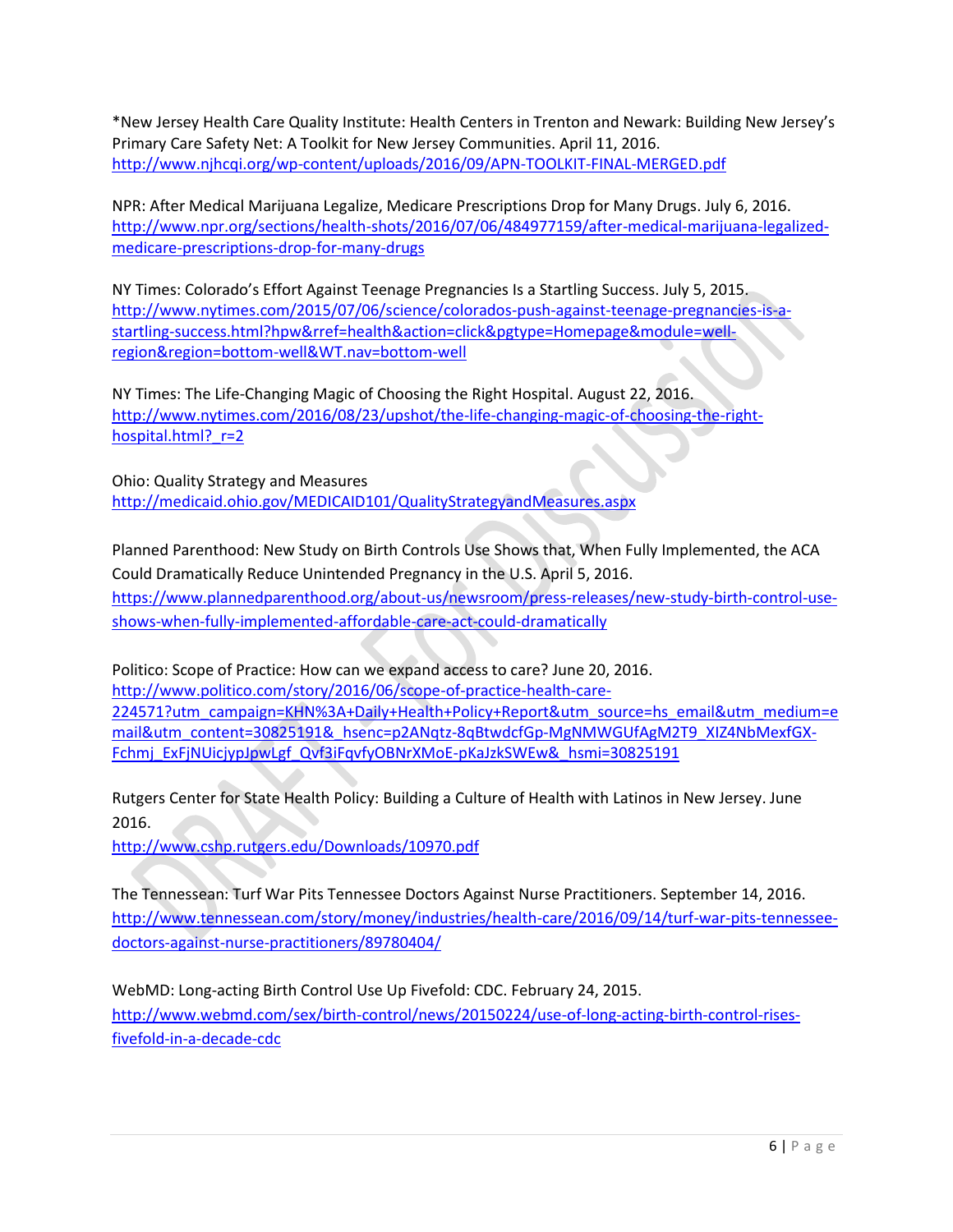Washington Post: Feds Urge Medicaid Programs to Increase Use of Long Lasting Contraceptives. June 14, 2016.

[https://www.washingtonpost.com/national/health-science/feds-urge-state-medicaid-programs-to](https://www.washingtonpost.com/national/health-science/feds-urge-state-medicaid-programs-to-increase-use-of-long-lasting-contraceptives/2016/06/14/d84b3c18-324a-11e6-95c0-2a6873031302_story.html)[increase-use-of-long-lasting-contraceptives/2016/06/14/d84b3c18-324a-11e6-95c0-](https://www.washingtonpost.com/national/health-science/feds-urge-state-medicaid-programs-to-increase-use-of-long-lasting-contraceptives/2016/06/14/d84b3c18-324a-11e6-95c0-2a6873031302_story.html) [2a6873031302\\_story.html](https://www.washingtonpost.com/national/health-science/feds-urge-state-medicaid-programs-to-increase-use-of-long-lasting-contraceptives/2016/06/14/d84b3c18-324a-11e6-95c0-2a6873031302_story.html)

\* The NJHCQI website is being updated. Documents saved on the NJHCQI website may have different links once the new site launches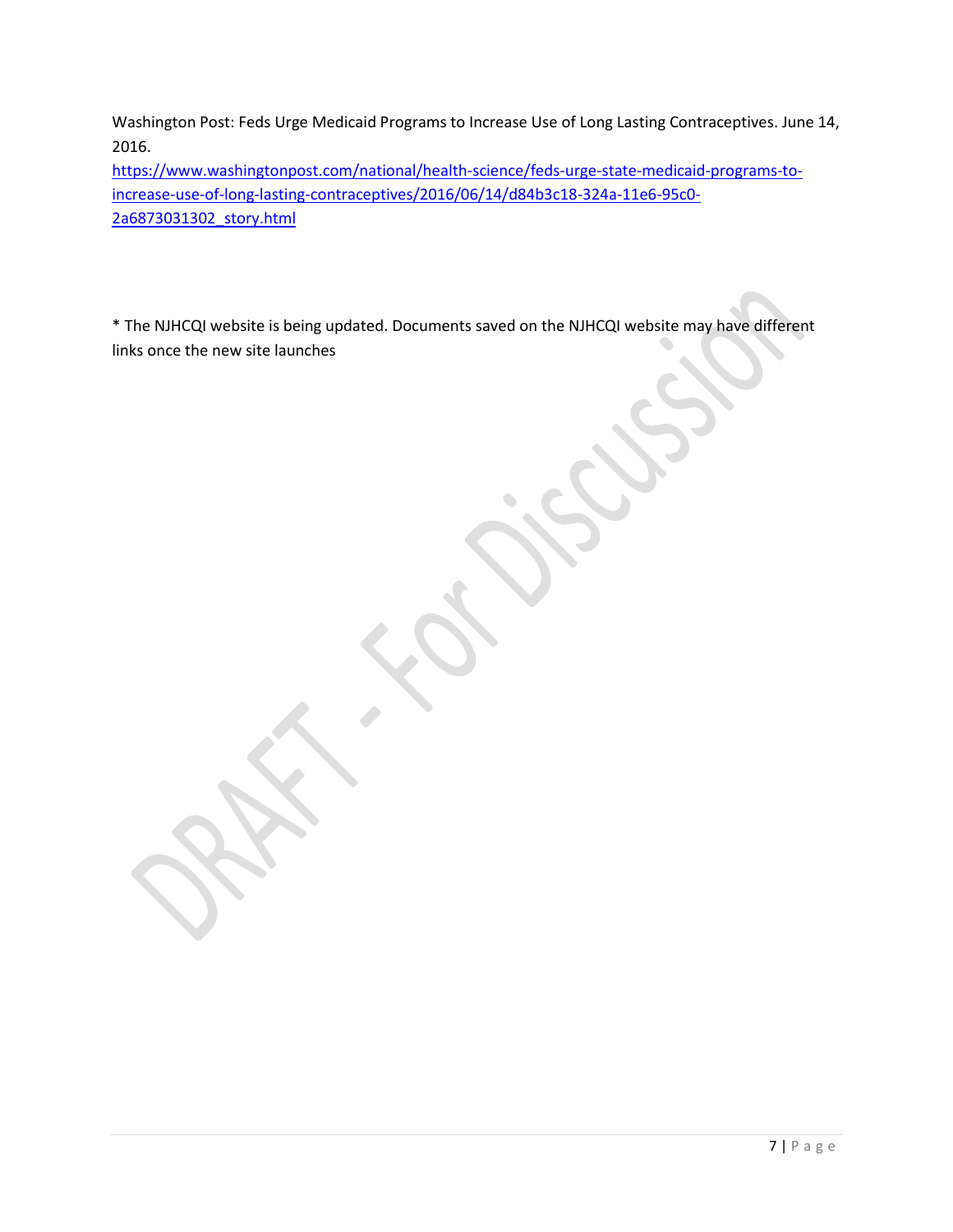# **Appendix 1 Respiratory Treatment for Patients with Neuromuscular Weakness Clinical Protocol Demonstration September 18, 2016**

## **Background**

Patients with neuromuscular disease or other chronic debilitating disorders can experience muscle weakening that can result in the need for intubation and (unless treated in the manner we propose) eventually a tracheotomy. The use of invasive, tracheostomy mechanical ventilation (TMV) mandates ongoing around-the-clock nursing care, often initially in a long-term care acute hospital facility (LTAC), but ultimately in skilled care nursing facilities or at home with 16-24 hours per day of nursing care. New Jersey's University Hospital Department of Physical Medicine and Rehabilitation uses a cost effective clinical protocol that provides an alternative, extubation to continuous noninvasive ventilatory support (CNVS) and long-term noninvasive management that eliminates the need for surgical tracheotomies and in most cases, need for long-term nursing care.

Many individuals with these diseases are not initially eligible for NJ Medicaid and receive services through commercial insurers. However, once there is need for institutional care, in most cases, the individuals will qualify for Medicaid. Therefore, the broader statewide use of this protocol has the potential to very significantly lower costs for NJ Medicaid.

# **Proposal**

As part of a 3-year demonstration project, the state will require the MCOs under contract with Medicaid to conduct an e-consult with University Hospital Department of Physical Medicine and Rehabilitation to determine if CNVS is a viable alternative for patients with neuromuscular weakness who are intubated and cannot be weaned from respiratory support to be successfully extubated without resort to tracheotomy and TMV.

Initially, the program will be limited to disorders that do not require need for in-person evaluation for candidature for the program. All cognitively intact OR patients with sufficient cognition to follow directions and with adequate family support for home management with the following disorders are eligible:

- $\triangleright$  All muscular dystrophies including congenital and Duchenne muscular dystrophies
- $\triangleright$  All spinal muscular atrophies (SMAs) including SMA type 1
- $\triangleright$  All congenital myopathies
- $\triangleright$  Neuromuscular conditions without severe central nervous system or upper motor neuron pathology in acute crises such as of myasthenia gravis and Guillain-Barre' syndrome
- $\triangleright$  Ventilator "unweanable" patients with critical care neuromyopathies without multi-organ failure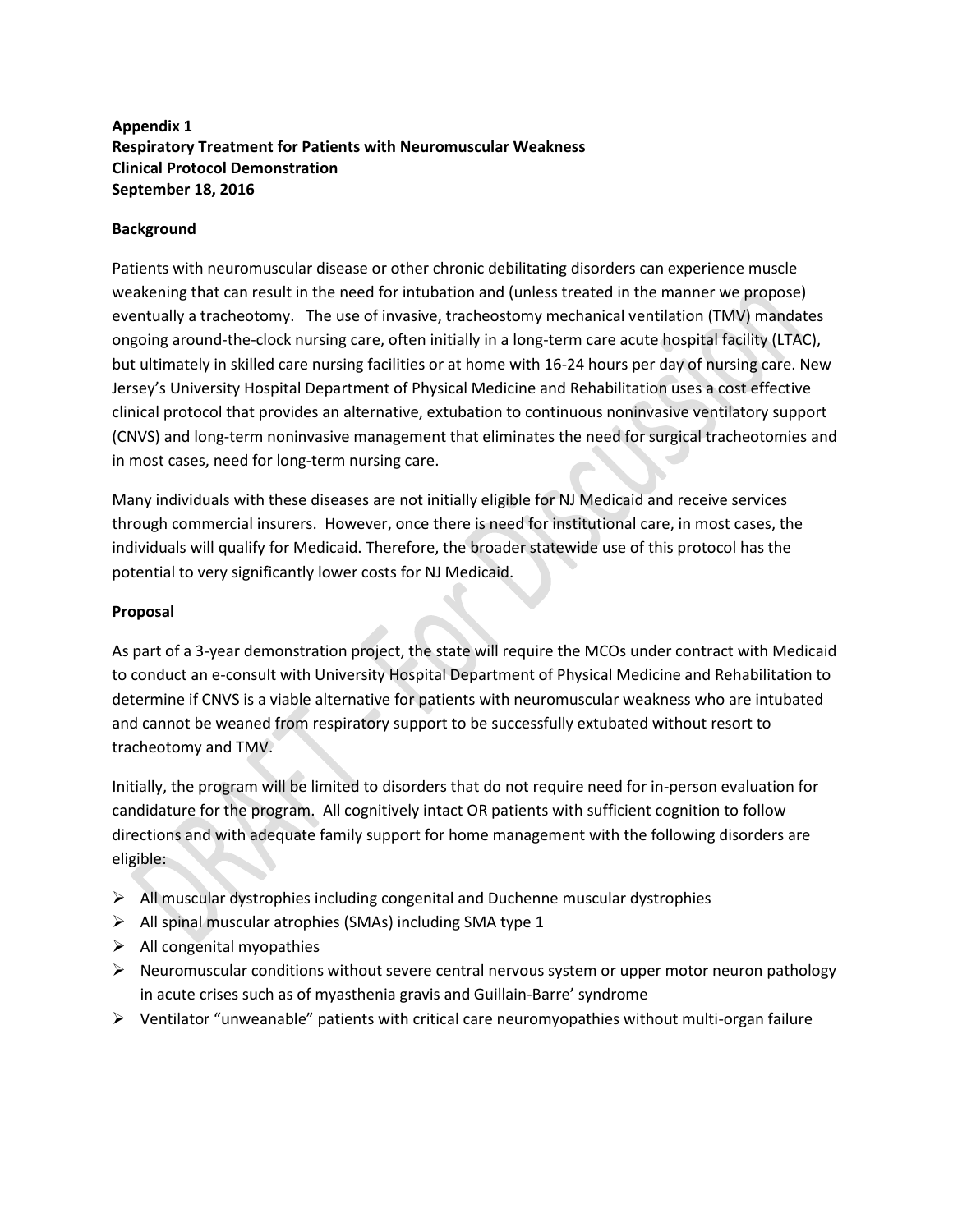# **Benefits – Quality and Costs**

The quality of life benefits resulting from the use of this protocol are hard to overstate. Patients fortunate enough to take advantage of this option return directly home from critical care and avoid the trauma of a tracheotomy, invasive mechanical ventilation, and potentially avoid a lifetime of institutionalization/nursing care.

On the cost side, per patient savings from adopting CNVS instead of a TMV via tracheostomy tubes are substantial (American Journal of Physical Medicine and Rehabilitation Vol 94, No 6, June 2015). Based on the research done at University Hospital, on average, Medicaid would experience an immediate cost savings by avoiding the costs of surgical tracheotomies and institutionalization in ventilator units (from \$280,000 for skilled care units to over \$300,000 for home nursing) per year per case. While the number of cases may be relatively small initially at approximately 150, annual savings to Medicaid would approximate \$15M (75 x \$200,000), assuming only 50% of the cases were able to avoid tracheotomy and subsequent invasive mechanical ventilation even though our success rates for over 250 cases is over 98% (Bach JR, Gonçalves MR, Hamdani I, Winck JC. Extubation of unweanable patients with neuromuscular weakness: a new management paradigm. Chest 2010;137(5):1033-1039; Bach JR, Sinquee D, Saporito LR, Botticello AL. Efficacy of mechanical insufflation-exsufflation in extubating unweanable subjects with restrictive pulmonary disorders. Respir Care 2015;60(4):477–483).

# **Implementation**

The NJ Medicaid MCO contract will include the requirement that the HMOs, upon notice of admission for selected DRGs, will require the treating physician to first obtain an e-consult with the Rutgers Department of Physical Medicine and Rehabilitation for intubated patients with the noted diagnoses before requesting consent for a tracheotomy. The Rutgers Department of Physical Medicine and Rehabilitation will either attempt to talk the patient's intensivists through extubation to CNVS (since a primary goal is to disseminate the knowledge of how to accomplish this) or facilitate transferring the patient to University Hospital ICUs for extubation to CNVS. Initial consultation by telephone is available 24/7 by cell phone 1-973-7143662.

# **Research Component and Proof of Efficacy**

The following data will be gathered on the percentage of patients who avoid tracheotomy in every diagnostic category:

- $\triangleright$  Diagnosis and demographics (age, gender),
- $\triangleright$  Pulmonary function (including vital capacity, cough peak flows, CO2, and ambient air oxyhemoglobin saturation upon arrival at University Hospital),
- ▶ Co-morbidities,
- $\triangleright$  To where the patient was projected to have been discharged had they not benefitted from the noninvasive protocol (from the referring hospital's social worker) and the anticipated costs,
- $\triangleright$  Perspective cost-savings as a result of discharge to the community including annual respiratory equipment rentals will be determined.